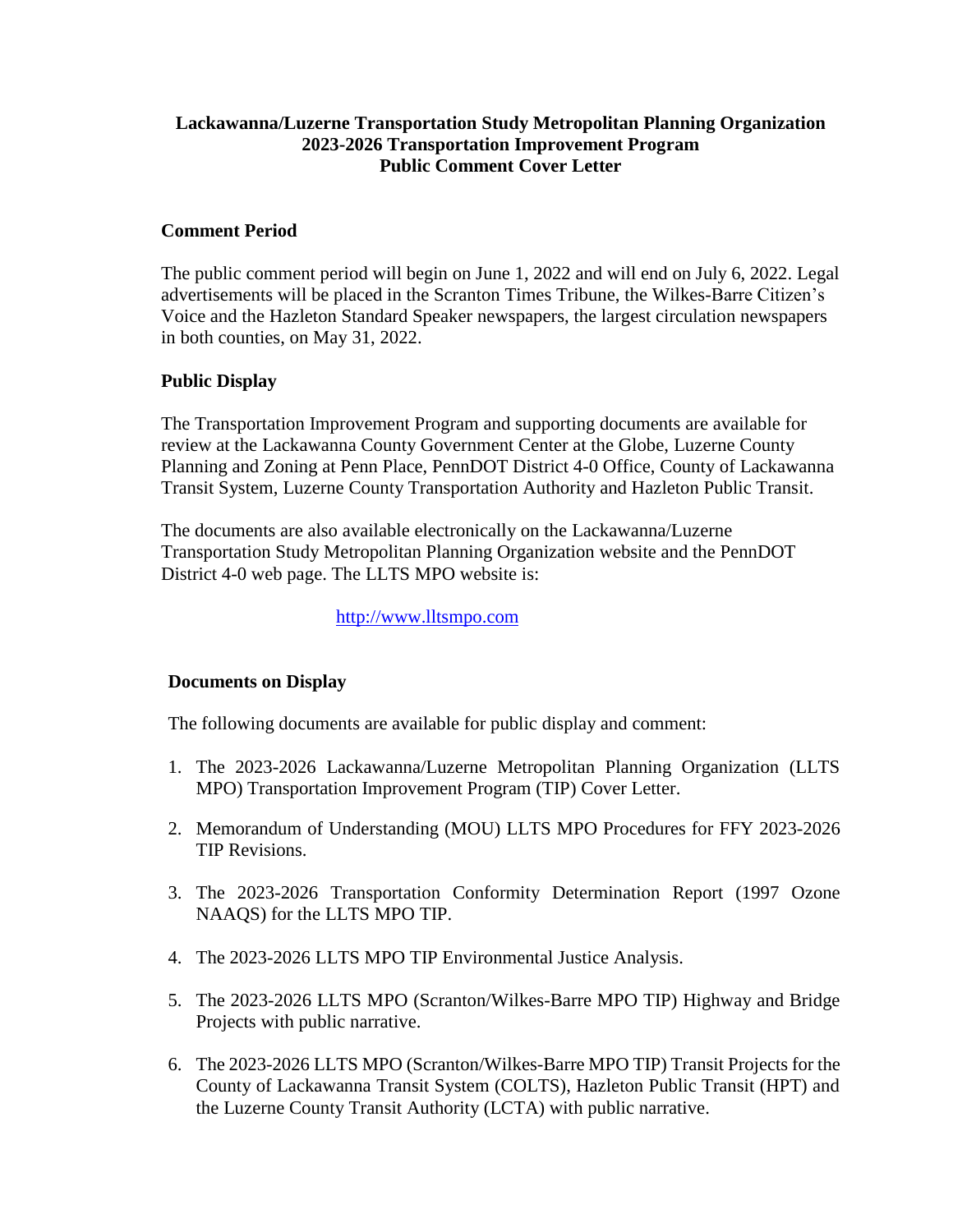- 7. The 2023-2026 LLTS MPO Interstate TIP Highway and Bridge Projects with public narrative.
- 8. The 2023-2026 LLTS MPO TIP Financial Constraint Chart.
- 9. The 2023-2026 LLTS MPO TIP Title VI Grievance Form (English).
- 10. The 2023-2026 LLTS MPO TIP Title VI Grievance Form (Spanish).
- 11. The 2023-2026 LLTS MPO TIP Development Timeline.
- 12. The 2023-2026 LLTS MPO TIP Development Process Documentation.
- 13. The 2023-2026 LLTS MPO TIP Transportation Performance Management.
- 14. The 2023-2326 LLTS MPO TIP Public Comment Period Advertisement.

#### **Additional Outreach**

The following Native American Tribes that have an interest in projects in the LLTS MPO area were also contacted:

Absentee-Shawnee Tribe of Indians of Oklahoma Delaware Nation, Oklahoma Delaware Tribe of Indians Eastern Shawnee Area of Oklahoma Oneida Indian Nation Onondaga Seneca-Cayuga Nation Shawnee Tribe Stockbridge-Munsee Community, Wisconsin Tuscarora Nation

#### **Other Public Participation**

In 2017 the Scranton Area Foundation and the Federal Reserve Bank of Philadelphia inaugurated a transportation equity council for the Scranton metropolitan area. The Transportation Planning Equity Council met on a quarterly basis as a group through 2017